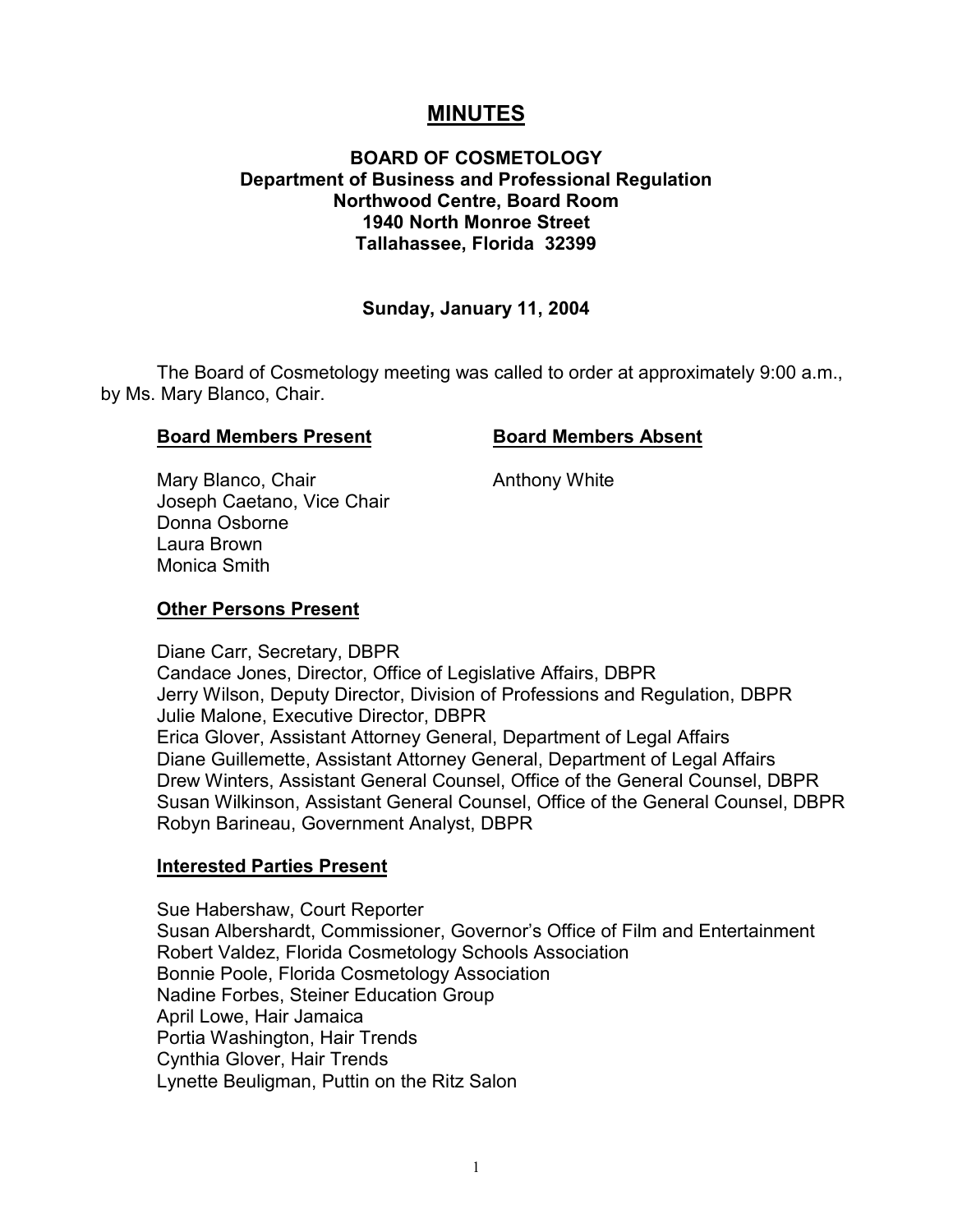The meeting was opened with a roll call and a quorum was established. Chair Blanco excused Mr. Anthony White's absence from the meeting.

#### **Approval of Minutes: October 26, 2003**

Vice Chair Joseph Caetano moved to accept the minutes from the October 26, 2003, board meeting. Ms. Donna Osborne seconded the motion to accept the minutes and the motion passed unanimously.

Ms. Erica Glover, Assistant Attorney General, inquired if all the board members had received their board meeting materials, if the materials were legible, and if the members had reviewed all the materials. All members responded in the affirmative to these questions.

#### **Disciplinary Matters**

#### **Informal Hearings**

Regarding Case No. 2003-046596 against Rhonda's Unique Touch of West Palm Beach, Mr. Winters presented the department's case in this matter. Ms. Osborne moved that the board find the Respondent was properly served with the Administrative Complaint, that there was competent substantial evidence to support the allegations as set forth in the Administrative Complaint, that the Respondent committed the offenses as outlined in the Administrative Complaint, and impose a fine of \$150 and costs of \$104.94. Vice Chair Caetano seconded the motion and the motion passed unanimously.

Regarding Case No. 2003-057777 against Juan R. Alberto, d/b/a Hair Garden Salon of Miami, Mr. Winters pulled this case from the meeting agenda and indicated it will be presented to the board at a later date.

Regarding Case No. 2003-045250 against Paulette Thomas of North Miami Beach, Mr. Winters presented the department's case in this matter. Vice Chair Caetano moved that the board find the Respondent was properly served with the Administrative Complaint, that there was competent substantial evidence to support the allegations as set forth in the Administrative Complaint, that the Respondent committed the offenses as outlined in the Administrative Complaint, and impose a fine of \$500 and costs of \$188.04. Ms. Osborne seconded the motion and the motion passed unanimously.

Regarding Case No. 2003-053017 against Rupert McDonald of St. Petersburg, Mr. Winters presented the department's case in this matter. Ms. Osborne moved that the board find the Respondent was properly served with the Administrative Complaint, that there was competent substantial evidence to support the allegations as set forth in the Administrative Complaint, that the Respondent committed the offenses as outlined in the Administrative Complaint, and impose a fine of \$500 and costs of \$69.85. Vice Chair Caetano seconded the motion and the motion passed unanimously.

Regarding Case No. 2003-062925 against Nailport Express of Tallahassee, Mr. Winters presented the department's case in this matter. Vice Chair Caetano moved that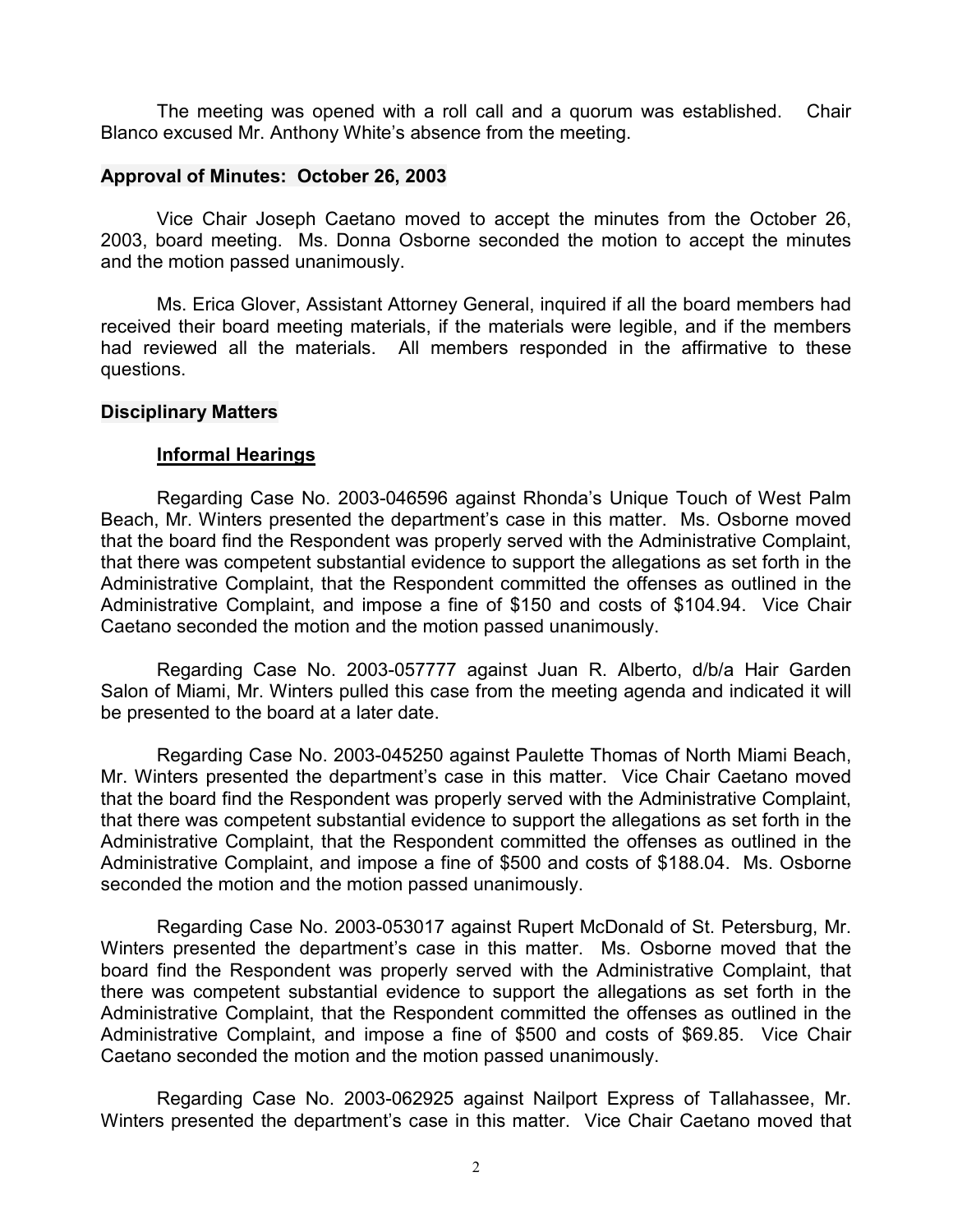the board find the Respondent was properly served with the Administrative Complaint, that there was competent substantial evidence to support the allegations as set forth in the Administrative Complaint, that the Respondent committed the offenses as outlined in the Administrative Complaint, and impose a fine of \$500 and costs of \$95.08. Ms. Monica Smith seconded the motion and the motion passed unanimously.

## **Defaults**

Ms. Laura Brown inquired about Case No. 2003-013517 against Wild Hare Salon, Inc., of Boca Raton. She added that since this Respondent has repeatedly violated the law, there should be a harsh penalty assessed against this licensee. Mr. Winters informed Ms. Brown that Count IV of the Administrative Complaint takes into consideration the willful or repeated violations of the cosmetology law. Ms. Glover and Mr. Winters explained to Ms. Brown the difference between reprimands, administrative fines, probation, suspensions, revocations, and restrictions of a Respondent's practice.

Ms. Brown inquired about Case No. 2003-012748 against Kassie Hadfield of Delray Beach. She asked Mr. Winters about the felony charge mentioned in the disciplinary paperwork included in the agenda. Mr. Winters informed Ms. Brown that there is currently an outstanding warrant for Mr. Hadfield's arrest for utilizing the license of another cosmetology licensee. He added that law enforcement officials are not aware of her whereabouts. Ms. Brown mentioned the need to ensure that should Ms. Hadfield apply to the department in the future for her nail registration, that her application be brought back to the board for consideration at that time. Ms. Julie Malone, Executive Director, ensured Ms. Brown that there are measures in place that would not allow Ms. Hadfield to get a nail specialty registration without her application being reviewed by board staff and the board.

Ms. Brown pointed out a typographical error in Case No. 2003-003906 against Anderson Montgomery of West Palm Beach. She stated that line 4 of the document contained on page 453 should read "he" rather than "she."

Unless otherwise stated, by appropriate motion the board found that the Respondent was properly served with the Administrative Complaint, the Respondent was in default, the board accepted the allegations as stated in the Administrative Complaint and adopted them as the findings of fact and conclusions of law of the board, and imposed the penalties shown below:

- Changing Faces Hair Design; Orlando Case No. 2003-052472 \$400 fine and \$160.42 costs
- **Headstart Hair Care Salon, Inc.; Destin** Case No. 2003-064875 \$350 fine and \$144.01 costs
- **Toshanda L. Engram; Orlando** Case No. 2003-052477 \$200 fine and \$97.86 costs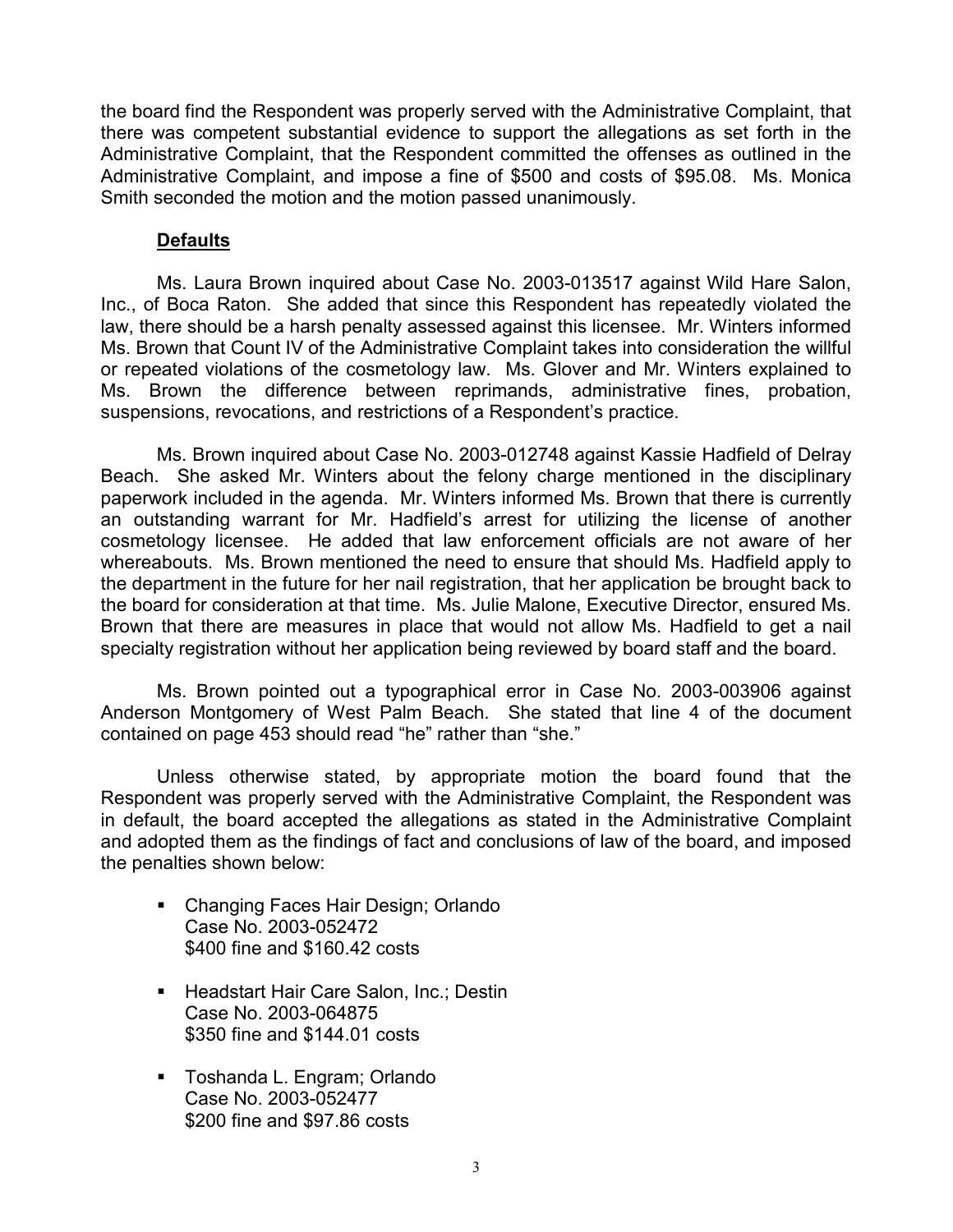- **Wild Hare Salon, Inc.; Boca Raton** Case No. 2003-013517 \$650 fine and \$143.67 costs
- **Kassie Hadfield; Delray Beach** Case No. 2003-012748 \$1,500 fine and \$321.69 costs
- Mary Emanuel, d/b/a Unique Hair & Nail Salon; Orlando Case No. 2003-060715 \$300 fine and \$130.37 costs
- **Kenneth Thompson; Orlando** Case No. 2003-048927 \$250 fine and \$107.49 costs
- **Anderson Montgomery; West Palm Beach** Case No. 2003-003096 \$3,500 fine and \$156.84 costs
- **The Millenium Beauty; Kissimmee** Case No. 2003-058734 \$250 fine and \$106.57 costs
- **Tyrone Ragin; Ft. Pierce** Case No. 2003-041866 \$200 fine and \$126.98 costs
- Analia Edith Samiento; Miami Beach Case No. 2002-00559 \$500 fine and \$583.33 costs
- Greenhouse Day Spa Group, Inc.; Orlando Case No. 2003-044696 \$150 fine and \$272.88 costs
- Zhanette House of Beauty, Inc.; Miramar Case No. 2003-060917 \$800 fine and \$100.14 costs
- New Image Beauty Salon; Pompano Beach Case No. 2001-08932 \$1,000 fine and \$272.64 costs
- Charletta's Unisex Beauty Salon; Lake Butler Case No. 2003-061821 \$50 fine and \$99.07 costs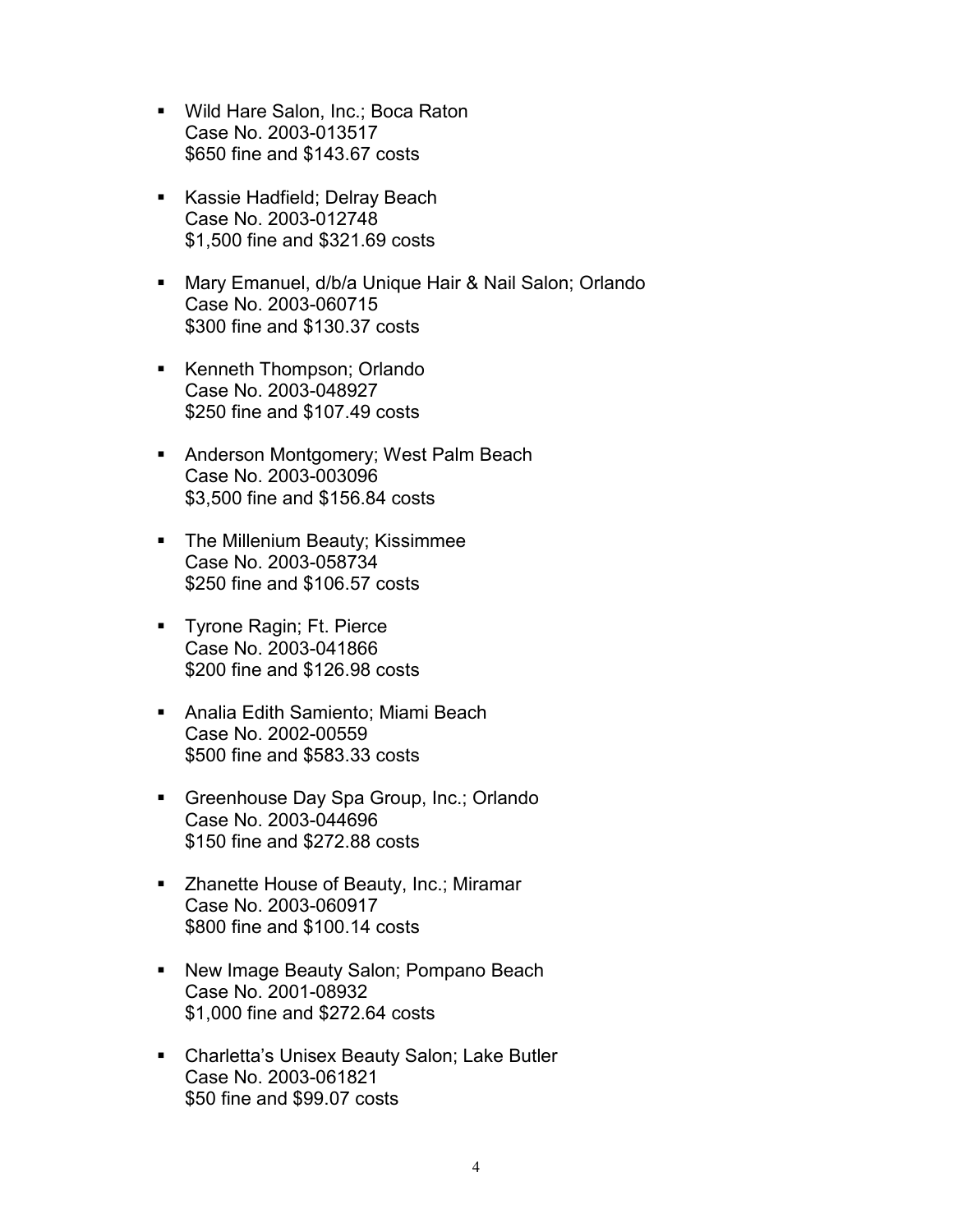## **Stipulations**

Unless otherwise stated, by appropriate motion the board found the Respondent to have committed the offenses as alleged in the Administrative Complaint and adopted the Stipulation of the parties as the board's final action regarding a penalty to be imposed on the Respondent as follows:

- Nelson Villabol, d/b/a Nelquan's Touch; Orlando Case No. 2003-048923 \$1,250 fine and \$120.86 costs This case was originally agendaed as a Motion for Default and Final Order but a Settlement Stipulation was signed by the Respondent and forwarded to the department subsequent to the preparation of the board meeting agenda.
- Bobbie's Haircuts; Jacksonville Case No. 2003-064476 \$50 fine and \$205.80 costs
- **European Style by Gaby; Cape Coral** Case No. 2003-066863 \$500 fine and \$108.80 costs
- Adam & Eve Hair Creation; Naples Case No. 2003-056967 \$250 fine and \$215.86 costs
- **Top Nail**; Tequesta Case No. 2003-001077 \$850 fine and \$101.26 costs
- **Hair Jamaica; Sunrise** Case No. 2003-0048607 \$200 fine and \$62.12 costs
- Hair Obsession: Miami Case No. 2003-001576 \$500 fine and \$83.98 costs

#### **Department Attorney Report**

Mr. Winters distributed a Prosecuting Attorney Status Report. He informed the board that there are currently 131 open cosmetology cases in the legal section.

Mr. Winters introduced Ms. Susan Wilkinson, a recent graduate of the Florida State University College of Law, and informed the board that she will be working with him on cosmetology disciplinary cases. The board welcomed Ms. Wilkinson.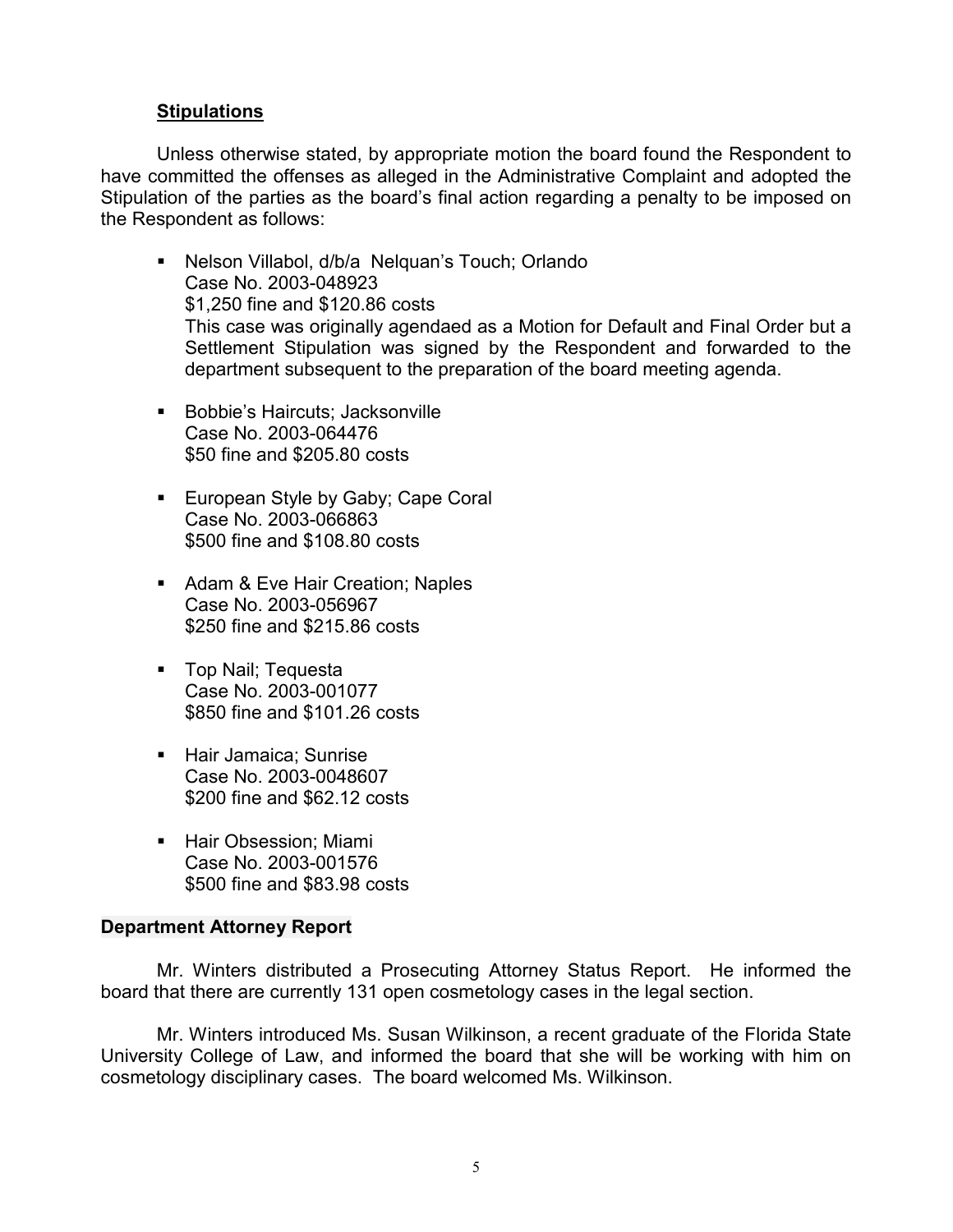# **Applications**

## **Hair Braiding Course Applications**

■ School District of Hillsborough County

Vice Chair Caetano moved to approve this course application as amended by the provider. Ms. Osborne seconded the motion and the motion passed unanimously.

# ■ Natural Braiding Empire

Ms. Osborne moved to approve this course application. Vice Chair Caetano seconded the motion and the motion passed unanimously.

**Hollywood Institute of Beauty Careers** Ms. Osborne moved to approve this course application. Vice Chair Caetano seconded the motion and the motion passed unanimously.

# **Hair Wrapping Course Application**

**Hollywood Institute of Beauty Careers** 

Ms. Osborne moved to deny this course application as the last page of the course outline (agenda page 1067) references hair braiding rather than hair wrapping. Ms. Brown seconded the motion and the motion passed unanimously.

The board asked Ms. Malone to research and report at the next board meeting why hair braiding, hair wrapping and body wrapping providers are allowed to come before the board as a provider without being licensed by the Commission for Independent Education. The board was made aware of the exemption in section 477.0132(1)(d), F.S., not requiring these providers to hold a license through the Commission for Independent Education.

## **Continuing Education Provider and Course Applications**

■ Caridad X. Zamora

*Course Application*

HIV/AIDS Prevention – 4 Hours

Ms. Osborne moved to deny this course application as a complete course outline is necessary. Vice Chair Caetano seconded the motion and the motion passed unanimously.

In addition, Ms. Osborne asked Ms. Malone to contact this provider and have them forward the course handouts for review.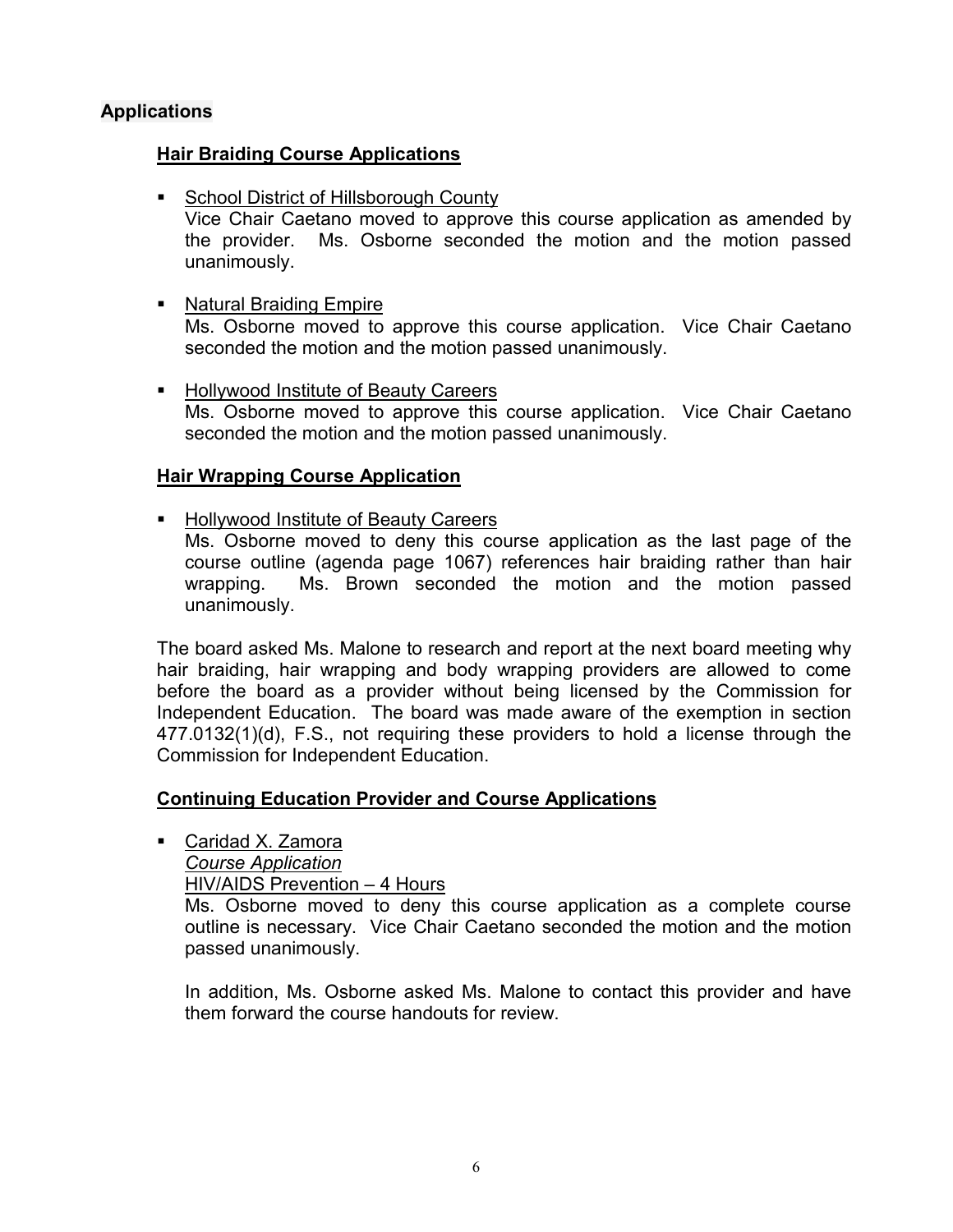**Educational Dimensions** *Provider Application Course Application* Advanced Concepts in Medical Skincare I – 22 Hours (Live) Ms. Osborne moved to approve the provider application. Ms. Smith seconded the motion and the motion passed unanimously.

Ms. Osborne moved to deny the course application as the course is not directly related to the practice of cosmetology. Vice Chair Caetano seconded the motion and the motion passed unanimously.

# F.A.C.E.S. – Florida Aesthetic Continuing Education Seminars *Provider Application Course Application* Introduction to Medical Aesthetics – 6 Hours (Live)

Ms. Osborne moved to approve the provider application. Vice Chair Caetano seconded the motion and the motion passed unanimously.

Ms. Osborne moved to deny the course application as it relates to the medical profession and not the practice of cosmetology. Ms. Smith seconded the motion and the motion passed unanimously.

## • The International Dermal Institute *6 Course Applications*

Ms. Smith asked that she be recused from this matter as she works with this provider and believes this would create a conflict of interest.

## Hydroxy Acids and Exfoliation Techniques – 4 Hours (Live)

Ms. Brown moved to approve this course application. Vice Chair Caetano seconded the motion and the motion passed unanimously.

#### Sun Damage and Aging Skin – 4 Hours (Live)

Ms. Osborne moved to approve this course application. Ms. Brown seconded the motion and the motion passed unanimously.

## Successful Acne Treatments – 4 Hours (Live)

Ms. Osborne moved to approve this course application. Vice Chair Caetano seconded the motion and the motion passed unanimously.

#### The "Original" Speed Waxing Techniques – 4 Hours (Live)

Ms. Osborne moved to approve this course application. Vice Chair Caetano seconded the motion and the motion passed unanimously.

## Effective Skin Analysis – 4 Hours (Live)

Ms. Osborne moved to approve this course application. Vice Chair Caetano seconded the motion and the motion passed unanimously.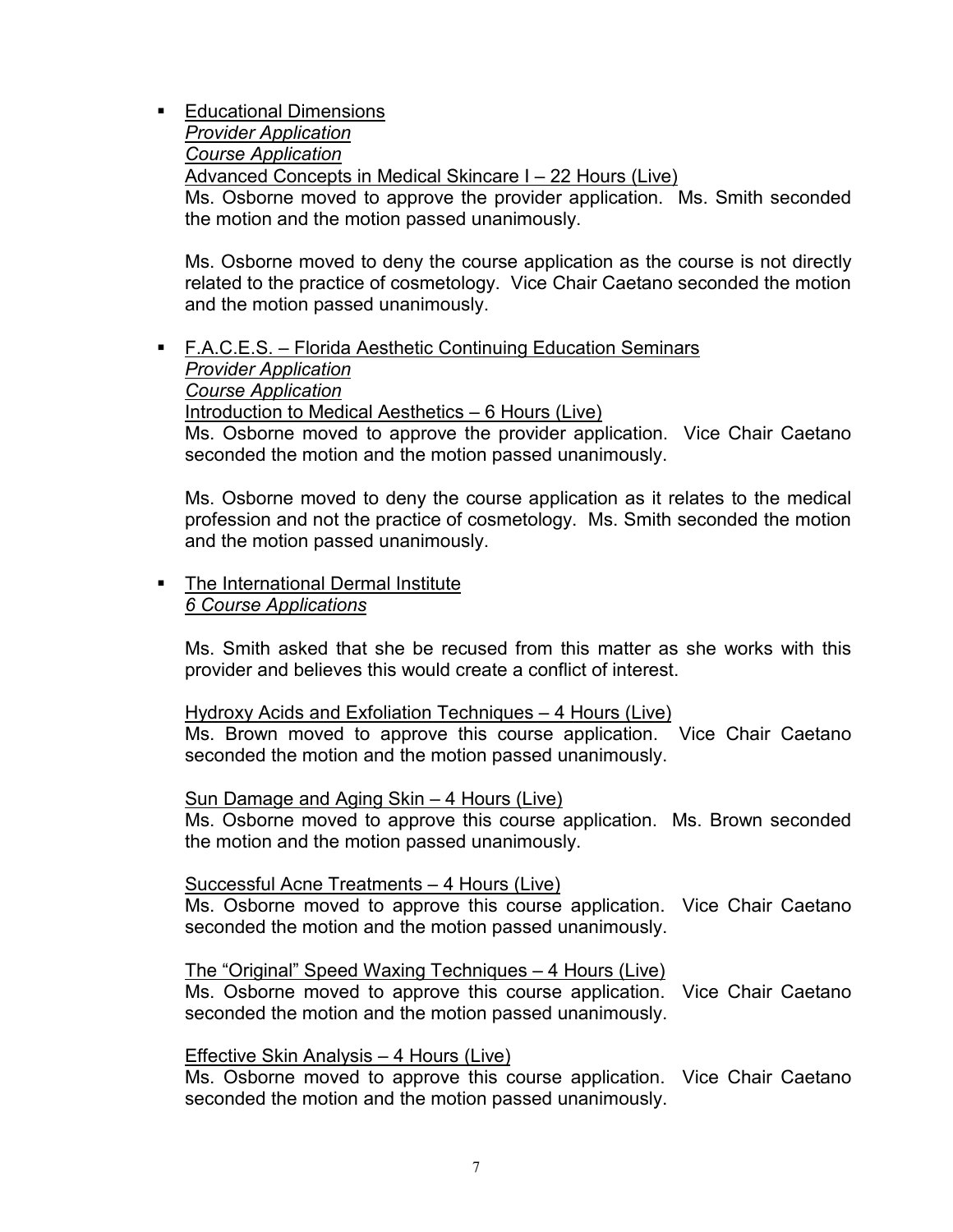#### European Skin Care Techniques – 6 Hours (Live)

Vice Chair Caetano moved to approve this course application. Ms. Osborne seconded the motion and the motion passed unanimously.

Ms. Osborne moved to reconsider this course application. Vice Chair Caetano seconded the motion and the motion passed unanimously.

Ms. Osborne moved to deny this course application as it does not solely relate to the practice of skin care and relates to massage techniques. Ms. Brown seconded the motion and the motion passed unanimously.

#### **New Business**

Secretary Diane Carr introduced herself and Commissioner Susan Albershardt, Governor's Office of Film and Entertainment. Secretary Carr mentioned a proposed exemption to the cosmetology law regarding make up artistry which is being sponsored by Representative Don Davis and Senator Jim Sebesta. She added that this narrowly drawn exemption is inline with the Governor's initiative to diversify Florida's economy and that the department will move forward simultaneously with the board's desire to have MMA prohibited in the state of Florida. Commissioner Albershardt spoke about bringing films to Florida and the economic impact this will have on our state. She added that her goal is to make Florida more film-friendly. Ms. Brown interjected her position that all film environments need to be sanitary. Ms. Osborne asked if the proposed exempted make up artists would be properly trained for their work outside of Florida. Commissioner Albershardt stated that a vast majority of these make up artists learn their trade through on-the-job training and evolution in the field. Secretary Carr added that most have been affiliated with the industry for a long time. Ms. Lynette Beuligmann stated that this exemption would be a handicap to the licensees in the state of Florida as these individuals would be allowed to work without being licensed and meeting the state's minimum licensure requirements including HIV/AIDS education. Ms. Malone stated that there are current statutory exemptions from licensure and that these exemptions do not require those individuals to meet a minimum standard. Ms. Bonnie Poole, Florida Cosmetology Association, added that these individuals should not be exempt from licensure and that the Florida Cosmetology Association would not support this initiative. Ms. Brown stated that overall she supports this proposal. She added that most cosmetology licensees do not have the knowledge to apply make up for monsters or other special effects and that persons affected would not be the general public but actors. Ms. Brown further stated that this exemption would also allow an opportunity for Florida licensees to learn from other make up artists. Ms. Osborne reiterated the need to ensure sanitation in the film environments. Mr. Robert Valdez, Florida Cosmetology Schools Association, indicated that there needs to be a reasonable agreement with the film industry and the licensee base. Secretary Carr reiterated that she and Commissioner Albershardt were present to inform the board about the make up artist proposal that will be filed by Representative Davis and Senator Sebesta and will be linked with the proposal to ban MMA in Florida. Ms. Beuligmann stated that she believes that Florida's licensees are qualified to perform make up artistry on films. She added that these individuals would be allowed to come to Florida and work on film sets without any type of license, and Florida currently will not allow reciprocity with other states allowing licensed cosmetologists from other states to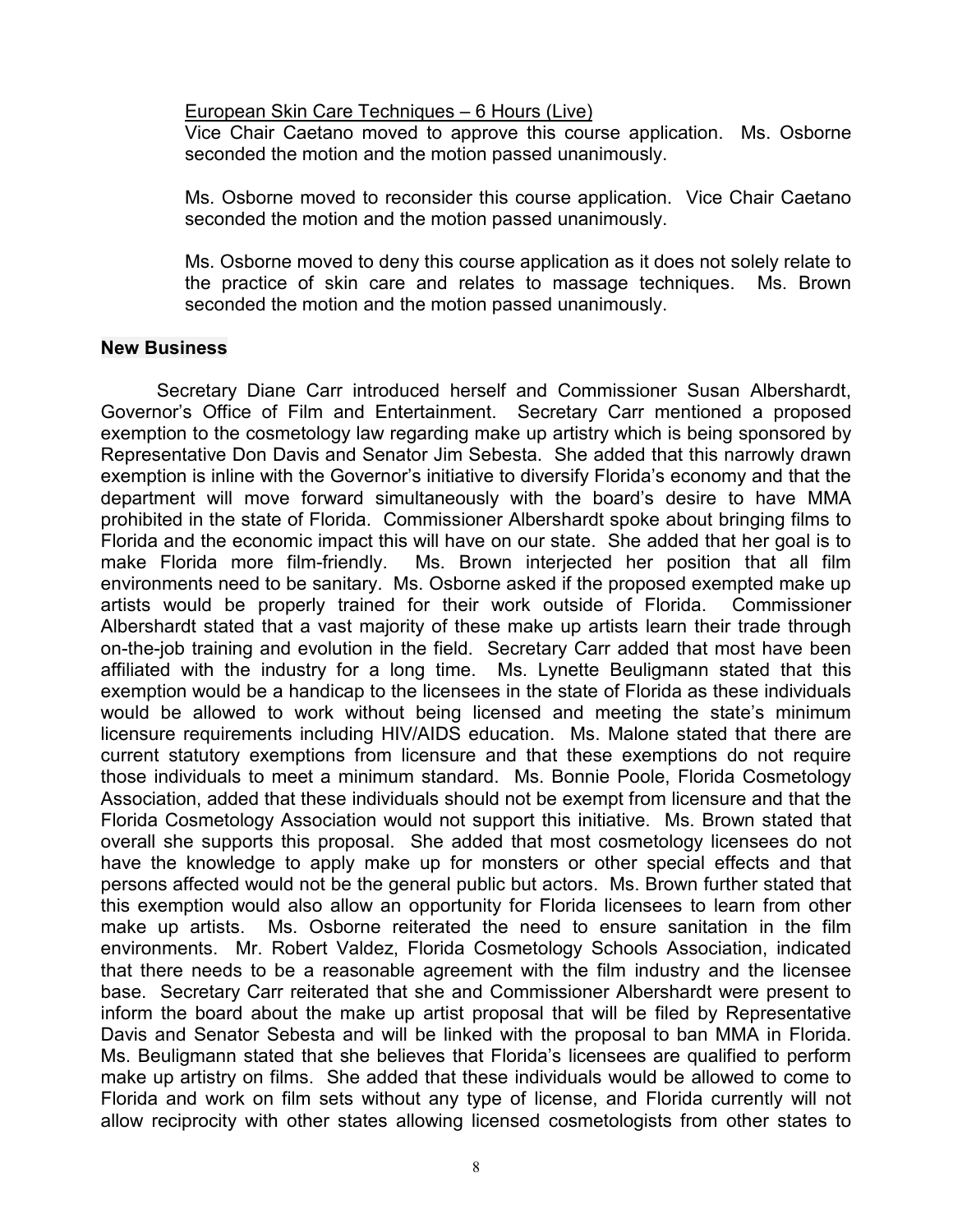work in Florida. Secretary Carr added that the department hopes to be able to work on the board's desire to allow for reciprocity in Florida but that this initiative is in progress and not yet finalized. She stated that since MMA was discussed last legislative session, this initiative is ready to move forward during the upcoming session. Mr. Valdez mentioned to Secretary Carr that he would like to meet with her, go over outstanding industry issues and come up with a reasonable agreement. Secretary Carr again thanked the board for allowing her the opportunity to discuss this legislative proposal. She added that she will keep the board informed about MMA and reciprocity.

# **Applications (continued)**

# **Continuing Education Provider and Course Applications (continued)**

**American Institute of Massage Therapy, Inc.** *Provider Application 10 Course Applications*

Ms. Brown moved to approve the provider application. Ms. Smith seconded the motion and the motion passed unanimously.

Facial/Body Skin Care I – 16 Hours (Live) Facial/Body Skin Care II – 16 Hours (Live) Specialty Treatments – 16 Hours (Live) Signature Aromatherapy Facial – 16 Hours (Live) Ultra Copper Firming Facial – 16 Hours (Live) Revitalizing Cell Facial – 16 Hours (Live) Waxing - 16 Hours (Live) Cosmetic Applications & Services – 16 Hours (Live) Cleopatra – 16 Hours (Live) Microdermabrasion Treatment – 16 Hours (Live)

Ms. Smith moved to deny all ten course applications as they appear to be product oriented including specific retail company names. Vice Chair Caetano seconded the motion and the motion passed unanimously.

The board asked Ms. Malone to contact the provider and inform them to delete "Turnberry" from the proposed services as it appears to be advertising.

**Cynthia's Beauty Academy** *Provider Application 5 Course Applications*

> Ms. Brown moved to approve the provider application. Ms. Osborne seconded the motion and the motion passed unanimously.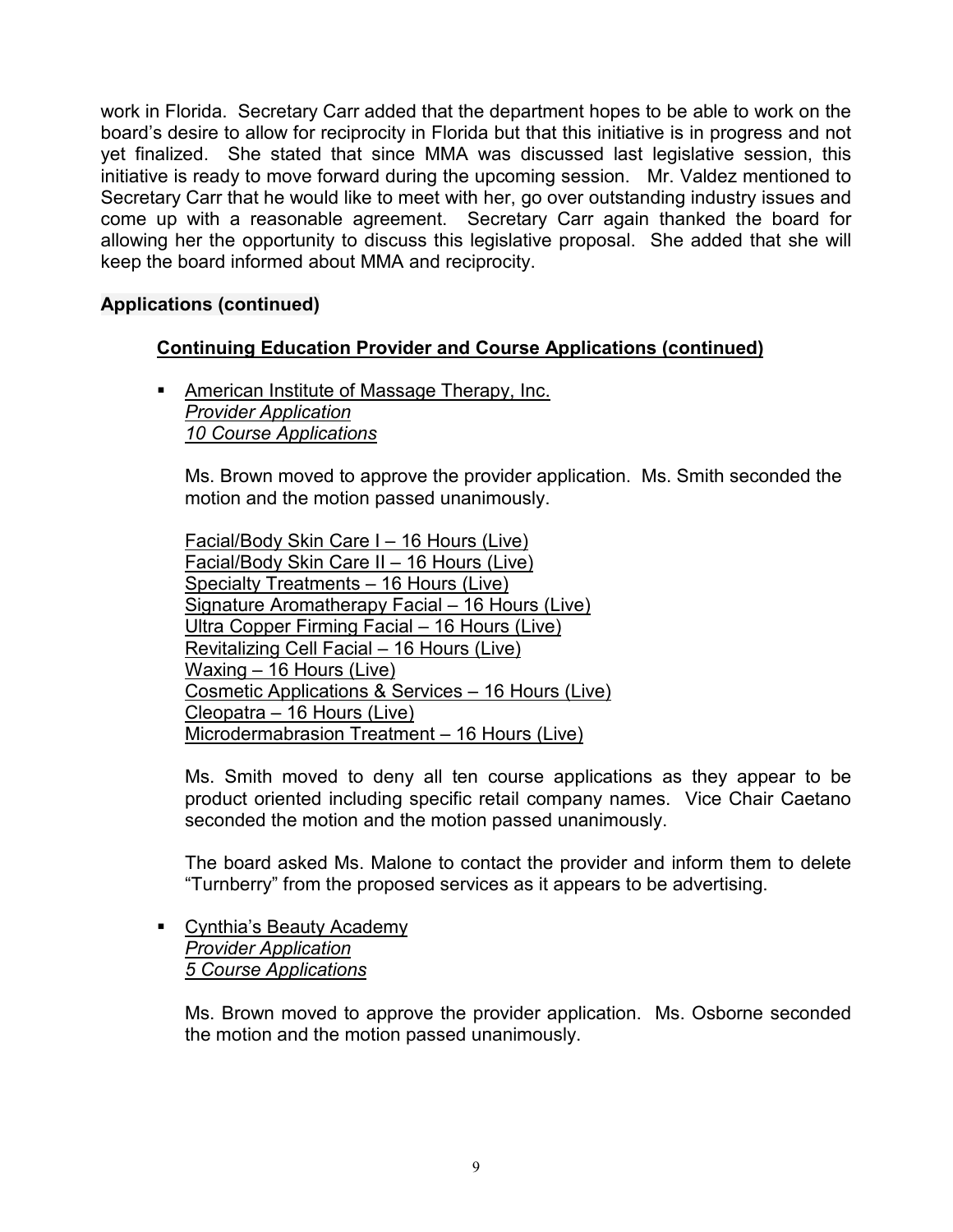Cosmetology – 24 Hours (Live) HIV/AIDS – 4 Hours (Live) Manicure/Nail – 4 Hours (Live) Skin Care – 5 Hours (Live) Nails/Skin – 10 Hours (Live)

Ms. Osborne moved to deny all five course applications as they do not appear to be continuing education courses, and they contain no course outlines. Ms. Smith seconded the motion and the motion passed unanimously.

## **Hair Braiding Course Applications (continued)**

■ Exotica Academy, Inc.

Ms. Malone reminded the board that this hair braiding course application was denied at the last board meeting because of the limited course outline. Ms. Brown moved to approve the course application as amended. Vice Chair Caetano seconded the motion and the motion passed unanimously.

## **Continuing Education Provider and Course Applications (continued)**

**Creative Nail Professionals** 

*Course Application*

Nail Master Seminar – 30 Hours (Live)

Ms. Malone reminded the board that this continuing education course application was denied at the April 2003 board meeting as the course materials did not include source materials. Ms. Brown moved to deny the continuing education course application as there appears to be product endorsement information (EZ Flow) included in the course materials. Vice Chair Caetano seconded the motion and the motion passed unanimously.

Ms. Poole inquired about the electronic reporting for continuing education providers and there not being a category for providers to submit elective courses successfully completed by licensees. Ms. Malone with inquire about this problem and report her findings to the board.

## **Body Wrapping Course Application**

**International Spa Importing Specialists** Ms. Brown moved to approve the body wrapping course application. Ms. Osborne seconded the motion and the motion passed unanimously.

## **Committee Reports**

## **Continuing Education Committee**

Chair Blanco indicated she continues to review continuing education provider and course applications as they are provided to her by the Bureau of Education and Testing.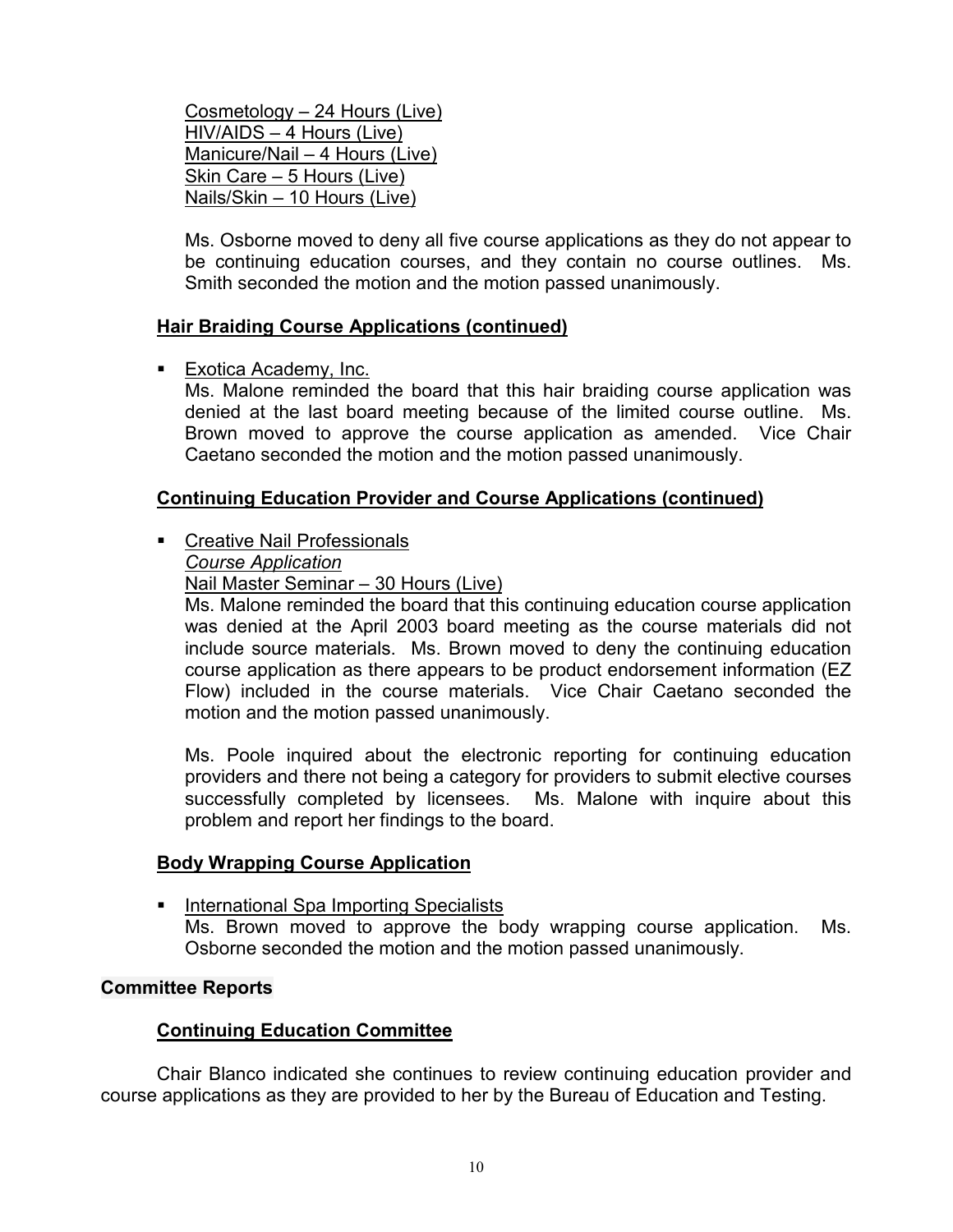# **Rules Committee**

Rule 61G5-30.004, F.A.C. - Citations

Ms. Osborne mentioned the citation rule amendments included in the agenda. Mr. Winters mentioned the following changes to the rule amendments: Line two on agenda page 1601 should begin a new paragraph at (9); on agenda page 1601, (9)(a) should read, "Practicing cosmetology or a specialty with an inactive or expired license for more than five months but not more than six months without a license"; on agenda page 1601, (9)(c) should read, "Employing a person to practice cosmetology or a specialty with an inactive or expired license for more than five months but not more than six months without a license"; on agenda page 1602, (11)(b) should read, "Operating a salon with a delinquent license for more than seven months but not more than eight months"; and on agenda page 1602, (11)(c) should read, "Employing a person to practice cosmetology or a specialty with an inactive or expired license for more than seven months but not more than eight months". After discussion, Ms. Brown moved to approve the citation rules as amended. Ms. Osborne seconded the motion and the motion passed unanimously.

 Rule 61G5-24.002, F.A.C. – Original Cosmetologist Licensure Fee, Cosmetologist Examination and Endorsement Fees, Initial Specialist Registration; Application and Endorsement Fee

Ms. Malone explained that the new contract with the professional testing vendor has decreased the computer-based examination cost per hour from \$13 per hour to \$9 per hour. Ms. Malone suggested the board shift the current fees collected from examination candidates for examination and reexamination which would not change the amount currently paid by applicants. After further discussion, the board agreed to amend Rule 61G5-24.002(1)(b), F.A.C., to increase the examination fee paid to the department to \$23 and decrease the examination fee paid to the professional testing service to \$27. Ms. Smith seconded the motion and the motion passed unanimously.

## **Other Business**

# **Executive Director Report**

## **Operating and Unlicensed Activity Accounts for Periods September 30, 2003 and 2002**

Ms. Malone pointed out that the board's net assets as of September 30, 2003, were (\$687,574) and that the board's expenditures appear to be outpacing the board's revenues by a sum of approximately \$250,000 per year. However, Ms. Malone stated that she needs to further investigate this matter.

Ms. Brown inquired about the expenses and the accountability for these expenses. She asked Ms. Malone to research how a trust fund can be swept without a profession's knowledge and whether or not consideration is given to a profession if they are in a deficit posture.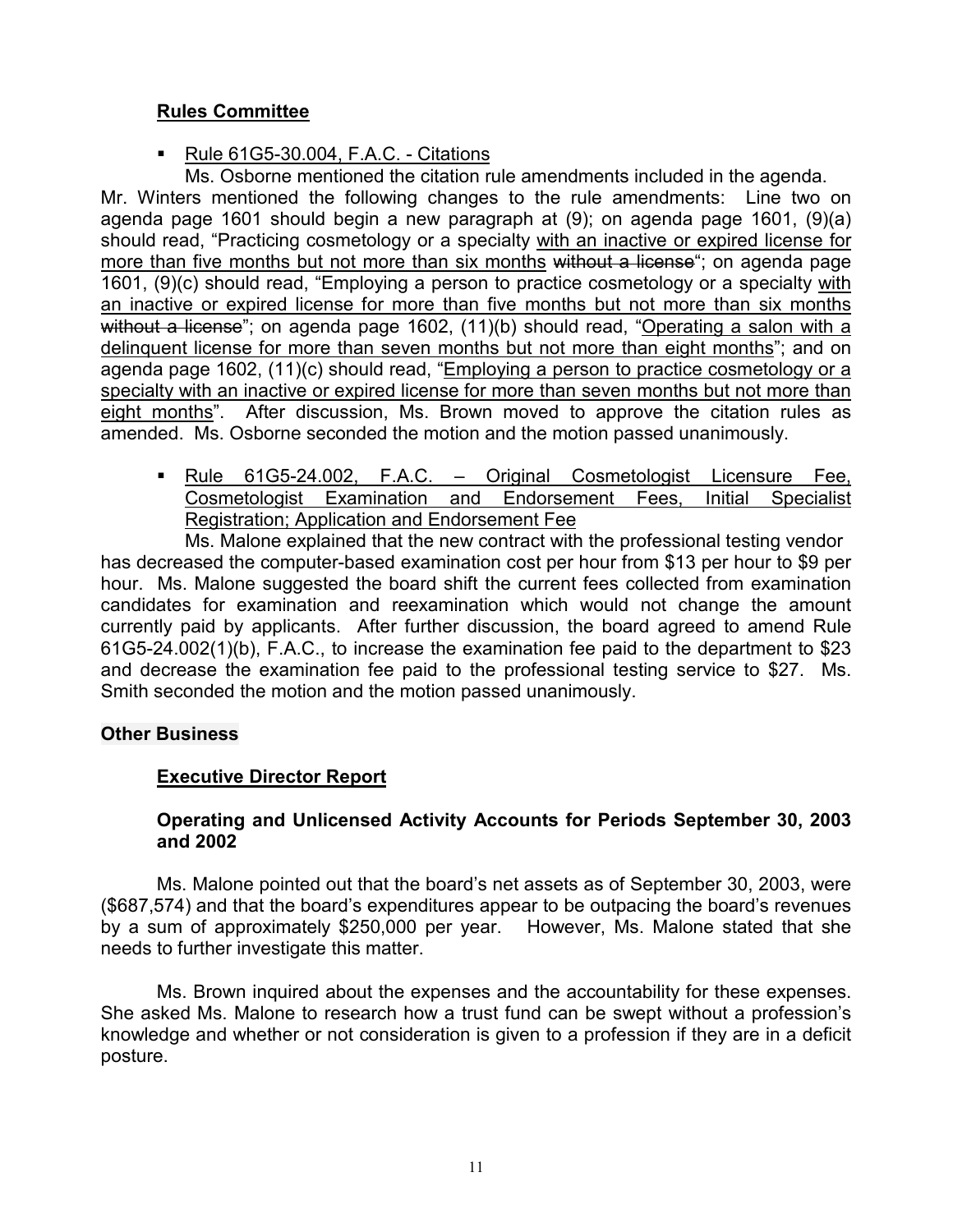# **Committee Report (continued)**

## **Rules Committee**

- Rule 61G5-24.008, F.A.C. Biennial Renewal Fee for Cosmetologists and **Specialists**
- Rule 61G5-24.010, F.A.C. Delinquent License and Specialty Registration Fee
- Rule 61G5-24.017, F.A.C. Inactive Status License and Specialty Registration Fees

 Ms. Brown moved to table these rules for further discussion at the next board meeting and that Rule 61G5-24.005, F.A.C. – Salon License Fee, be noticed for rule development at the next board meeting. Ms. Smith seconded the motion and the motion passed unanimously.

Ms. Malone will provide the board with a detailed accounting on increasing these fee rules.

The board asked that individuals from the budget office and other areas of the department be present at the next board meeting to answer questions relating to the budget. Mr. Jerry Wilson, Deputy Director, Division of Professions and Regulation, will address the board's request.

- Rule 61G5-22.05, F.A.C. Specialty Certification
- Rule 61G5-22.016, F.A.C. Minimum Curriculum for Nail Specialty Training

Ms. Osborne suggested the minimum curriculum for nail specialty be increased from 240 hours to 500 hours. She added that students who complete school at 240 hours and obtain their nail specialty registration are not proficient enough to go out in the workforce and begin working. These students need additional experience or must be given more services while in school. Mr. Valdez interjected his opinion that increasing hours will not be helpful but that the focus should be geared toward competencies. Ms. Poole stated that increasing competencies will increase hours. She added that the Florida Cosmetology Association supports instituting a state administered examination for nail technicians and that a state examination will assist in protecting the public's health, safety and welfare.

Ms. Osborne suggested that facial specialist registrants be titled estheticians. She added that the course curriculum for estheticians be increased from 260 hours to 600 hours and agreed that a state examination should be administered for estheticians.

Ms. Poole suggested the board consider tacking on legislative proposals to SB1474, the Consumer Health Freedom Act.

Mr. Valdez mentioned his previous proposal to create a hair stylist license for those individuals who only desire to perform hair styling services. He added that there should also be a nail specialty and facial specialty registration and that a full cosmetologist license encompass all services. He supports increasing the facial specialty hours to 600.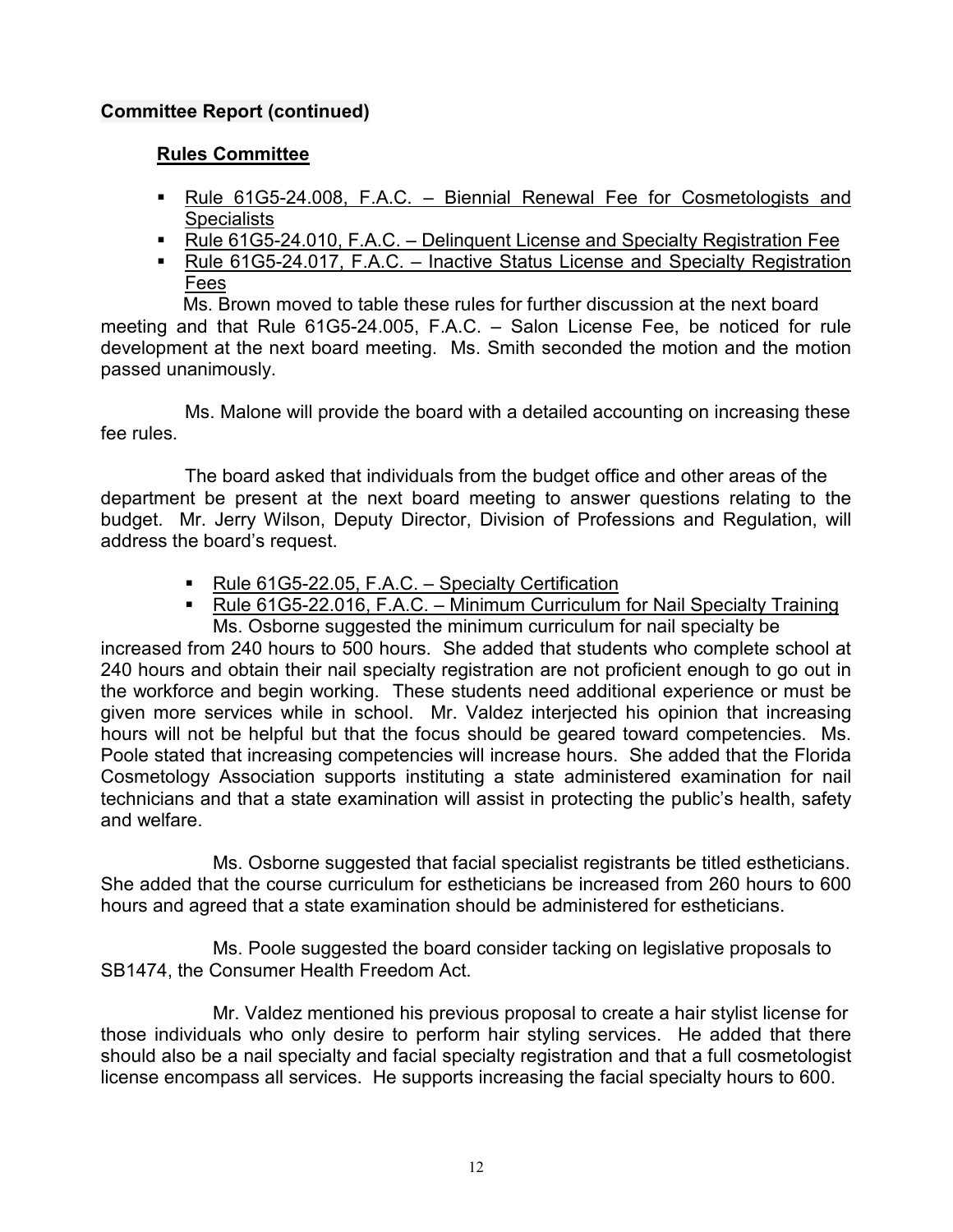Ms. Beuligmann suggested the full cosmetologist hours be increased to a minimum of 1,500 hours.

Ms. Poole added that the Florida Cosmetology Association has a problem with creating a hair stylist license and further fragmenting the cosmetologist license.

Ms. Osborne moved to revisit increasing the educational hours for facial specialists, nail specialists and cosmetologists at the next board meeting. Ms. Brown seconded the motion and the motion passed unanimously.

# **Legislative Committee**

Ms. Brown restated the department is assisting with the proposed MMA language. She added that she has spoken with Dennis Ratnor Companies and they will consider assisting with the board's proposed legislative changes to the cosmetology definitions and the reciprocity initiative. Ms. Malone will inform the board of Secretary Carr's progress on the reciprocity initiative. Ms. Brown will provide Mr. Valdez with the lobbying information for Dennis Ratnor Companies.

# **Old Business**

There was no old business for discussion.

## **New Business**

There was no new business for discussion.

## **Other Business (continued)**

# **Executive Director Report (continued)**

**National Interstate Council (NIC) Bulletin/September 2003 NIC Annual Region Meeting NIC Directory and General Information National Coalition of Esthetic & Related Associations' Newsletter/Winter 2003 National Accrediting Commission of Cosmetology Arts & Sciences, Inc. (NACCAS) Review/November-December 2003**

Ms. Malone informed the board that this information was included in the board meeting agenda for informational purposes.

Ms. Malone will check with Regulation to determine if they can collect wedding planning guides in Florida and target unlicensed activity included in these guides.

## **Board Attorney Report**

Ms. Glover distributed a Rules Report for January 2004.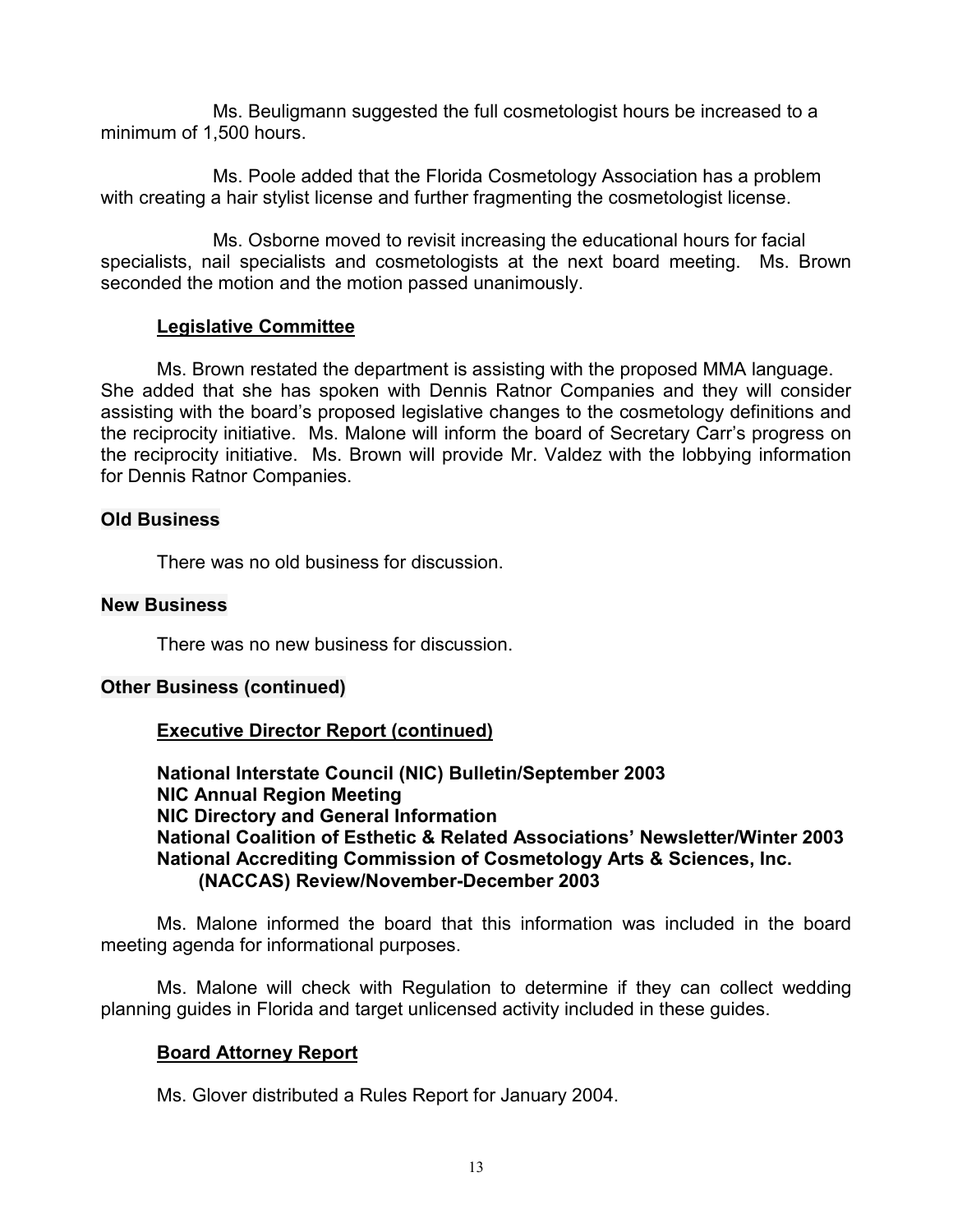Ms. Glover informed the board that she has resigned from the Attorney General's Office and introduced Ms. Diane Guillemette as her replacement.

## **Regulation Report**

Ms. Malone mentioned the Complaints and Investigations Report for Quarter Ending September 30, 2003, and the Cosmetology, Hair Wrapper, and Hair Braider Case Statistics included in the agenda for informational purposes.

## **Bureau of Education and Testing**

There was no report from the Bureau of Education and Testing.

## **Board Member Comments**

There were no comments from the board members.

# **Chairperson Comments**

Chair Blanco had no additional comments.

# **Correspondence**

# **Letter from DBPR Legislative Affairs Director Candace Jones to Senator Evelyn J. Lynn Regarding Kathleen Nuce Dated November 25, 2003**

Ms. Malone indicated that this letter was included in the agenda for informational purposes. Ms. Brown inquired if airbrush tanning falls under the jurisdiction of the Department of Health. Chair Blanco stated that she felt this falls under the jurisdiction of the Department of Health. Ms. Malone will research this matter and report her findings to the board at the next meeting.

**Letter to Deborah King Dated November 25, 2003 Letter to Laura Root Dated November 25, 2003 Letter to Denise Fuller Dated November 25, 2003 Letter to Velita Limbaugh Dated November 25, 2003 Letter to Susanne Warfield Dated November 25, 2003 Email to Sherry Park of Florida College of Natural Health Dated December 1, 2003**

These letters will be included in the next board meeting agenda for discussion.

# **Dates and Locations of Future Board Meetings**

The board agreed to conduct its next meeting on Sunday, April 18, 2004. The board selected three possible meeting locations in the following preference order: Sanibel Island, Key West or Orlando. Ms. Malone stated that the meeting site will be determined per budget.